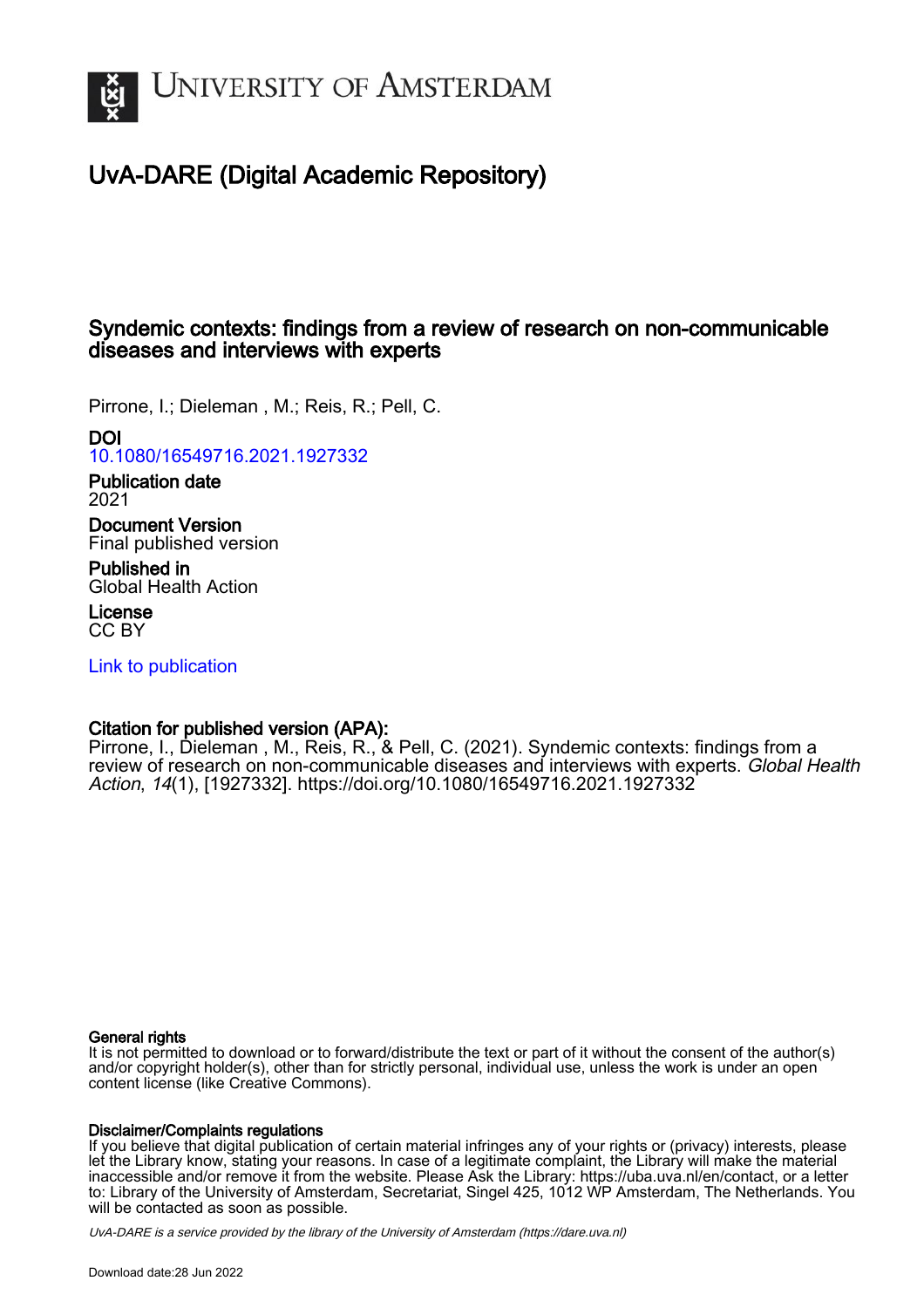

#### ORIGINAL ARTICLE

Tavlor & Francis Taylor & Francis Group

**a** OPEN ACCESS **D** Check for updates

## **Syndemic contexts: findings from a review of research on non-communicable diseases and interviews with experts**

Irene Pirrone<sup>[a](#page-1-0)</sup>, Marjolei[n](http://orcid.org/0000-0001-8399-7114) Dieleman D<sup>[b](#page-1-0)</sup>, Ria Reis<sup>c[,d,e](#page-1-2)</sup> and Christopher Pell D<sup>4</sup>

<span id="page-1-3"></span><span id="page-1-2"></span><span id="page-1-1"></span><span id="page-1-0"></span><sup>a</sup>Faculty of Science, Vrije Universiteit Amsterdam, Amsterdam, The Netherlands; <sup>b</sup>Faculty of Science, Athena Institute, Vrije Universiteit Amsterdam, Amsterdam, The Netherlands; <sup>c</sup>Department of Public Health and Primary Care, Leiden University Medical Centre, Leiden, The Netherlands; <sup>d</sup>Department of Anthropology, University of Amsterdam, Amsterdam, The Netherlands; <sup>e</sup>The Children's Institute, University of Cape Town, Cape Town, South Africa; <sup>f</sup>Amsterdam Institute for Global Health and Development, Amsterdam, The **Netherlands** 

#### **ABSTRACT**

**Background:** Syndemics are characterized by the clustering of two or more health conditions, their adverse interaction, and contextual factors that create the conditions for clustering and/or interaction that worsens health outcomes. Studying syndemics entails drawing on diverse disciplines, including epidemiology and anthropology. This often means collaboration between researchers with different scholarly backgrounds, who share and – ideally – integrate their findings.

**Objective:** This article examines how context within syndemics has been defined and studied.

**Methods:** A literature review of empirical studies focusing on syndemics involving noncommunicable diseases (NCDs) and mental health conditions was conducted and the full text of 13 articles was analyzed. The review was followed-up with semi-structured interviews with 11 expert researchers working in the field.

**Results:** The review and interviews highlighted a relatively consistent definition of syndemics. The reviewed studies of NCD-related syndemics tended to focus on micro-level context, suggesting a need to analyze further underlying structural factors. In their syndemics research, respondents described working with other disciplines and, although there were some challenges, welcomed greater disciplinary diversity. Methodological gaps, including a lack of mixed methods and longitudinal studies, were identified, for which further interdisciplinary collaborations would be beneficial.

**Conclusions:** NCD-related syndemics research would benefit from further analysis of structural factors and the interconnections between syndemic components across multiple levels, together with more ambitious research designs integrating quantitative and qualitative methods. Research on the COVID-19 pandemic can benefit from a syndemics approach, particularly to understand vulnerability and the unequal impacts of this public health crisis.

#### **ARTICLE HISTORY**

Received 7 January 2021 Accepted 4 May 2021

**RESPONSIBLE EDITOR**  Maria Emmelin

#### **KEYWORDS**

Syndemics; context; conceptualisation; methodology; interdisciplinarity

## **Background**

<span id="page-1-5"></span><span id="page-1-4"></span>The medical anthropologist Merrill Singer first introduced the term syndemic in the 1990s to define the interactions between substance abuse, violence, and AIDS (SAVA) [[1–3](#page-9-0)]. Singer first referred to the SAVA syndemic as 'a closely interrelated complex of health and social crises' [\[1](#page-9-0)]. Later, he identified three necessary criteria to characterize a syndemic [\[2](#page-9-1),[4\]](#page-9-2): the clustering of two or more diseases or health conditions, such as infections, mental health problems, and/or non-communicable diseases; biological interactions among the health conditions that lead to an increased health burden in the affected population; and contextual factors that create the conditions for clustering and/or for interaction that worsen health outcomes.

The focus on the complex interplay among biological and contextual factors characterizes the

<span id="page-1-6"></span>syndemic approach [\[5](#page-9-3)]; adverse contextual factors, such as poverty, violence, limited access to care or stigma, play a central role in facilitating the clustering of some health conditions and worsening their pathogenesis and treatment efficacies [[5–7](#page-9-3)]. For example, financial insecurity in low-income populations contributes to stress and depression, which biologically interact with diabetes pathogenesis, and has been associated with poor adherence to treatment in diabetes patients [\[7\]](#page-9-4). Furthermore, risk factors for both conditions often cluster in contexts of social and economic marginalization thereby facilitating diseases interactions [[7\]](#page-9-4).

<span id="page-1-9"></span><span id="page-1-8"></span><span id="page-1-7"></span>Studying syndemics is challenging because it requires research strategies that address biological *and* social processes [\[8](#page-9-5)]. Syndemic research also calls for multi-level analyses to understand interactions at the individual and population level [[9](#page-9-6)].

**CONTACT** Irene Pirrone **in a literature in a matter in the CONTACT** Irene Pirrone @gmail.com **C** Pierre Lallementstraat 430, Amsterdam 1097 JR, The Netherlands © 2021 The Author(s). Published by Informa UK Limited, trading as Taylor & Francis Group.

This is an Open Access article distributed under the terms of the Creative Commons Attribution License (http://creativecommons.org/licenses/by/4.0/), which permits unrestricted use, distribution, and reproduction in any medium, provided the original work is properly cited.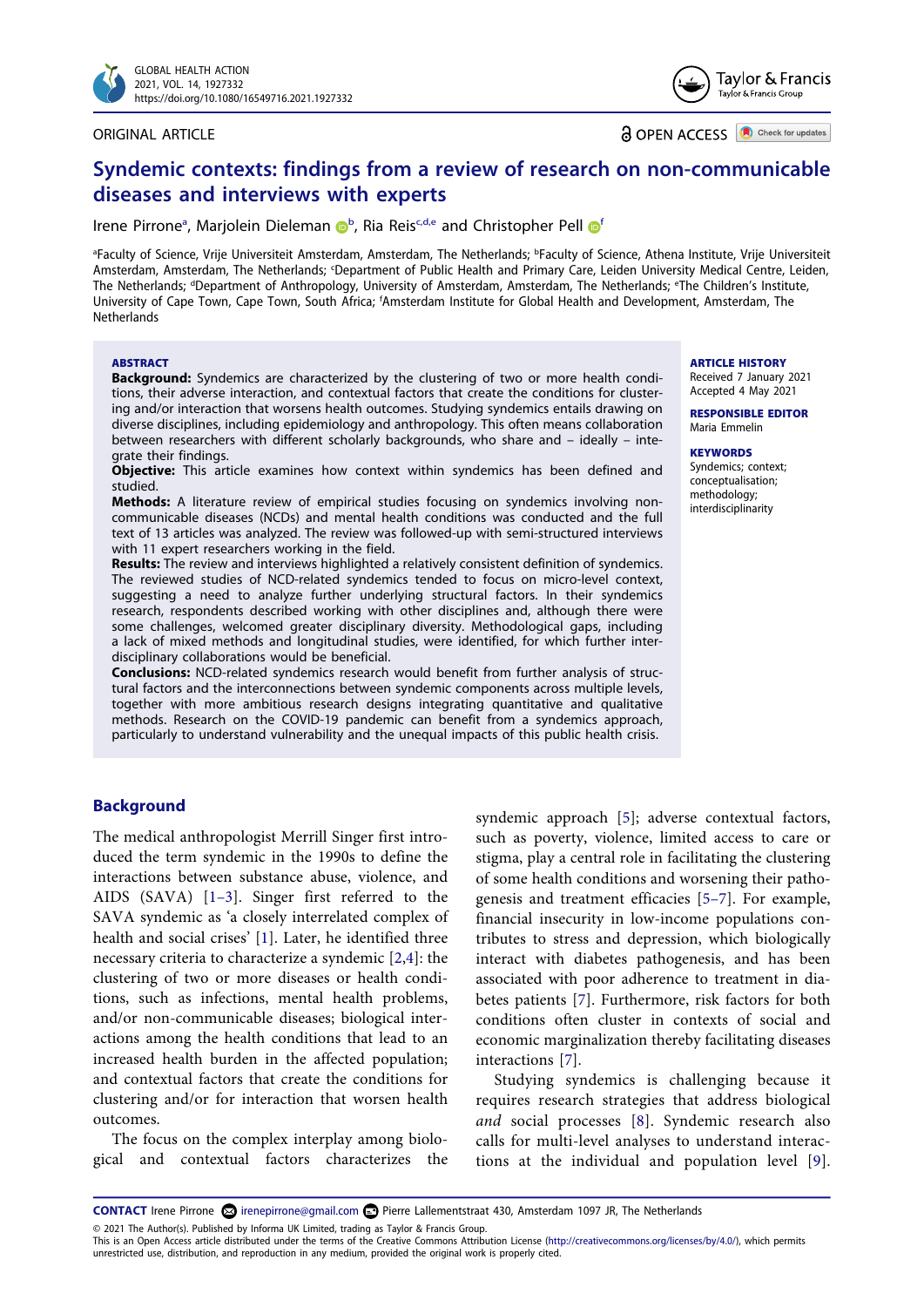<span id="page-2-0"></span>Hence, comprehensively examining syndemics as inextricably entangled complexes of phenomena benefits from integrating methodologies and knowledge from diverse fields [[4,](#page-9-2)[7](#page-9-4),[10](#page-9-7)]. Achieving such interdisciplinary often means researchers with different backgrounds sharing and – ideally – integrating their approaches and findings [[11\]](#page-9-8). To do so, they need to find 'common ground' in assumptions and concepts that are relevant for developing new knowledge [[11](#page-9-8)]. In syndemics research, key aspects, such a context, likely attract contrasting conceptualizations and operationalizations across disciplines [[4](#page-9-2)[,12\]](#page-9-9). However, little is known about whether and how syndemics researchers from different disciplines have managed these tensions.

<span id="page-2-3"></span><span id="page-2-2"></span><span id="page-2-1"></span>Originally focused on vulnerable communities in high-income countries (HICs) [\[1](#page-9-0)], more recently, a syndemics approach has been applied in low- and middle-income countries (LMICs) [\[13–15](#page-9-10)]. Here, epidemiological transitions mean that noncommunicable diseases (NCDs) are co-emerging and interacting with other health conditions, such as infectious diseases, in settings shaped by instability [[7,](#page-9-4)[15](#page-10-0)]. Researchers, such as Mendenhall et al. [\[7](#page-9-4),[16\]](#page-10-1), are bringing attention to NCDs and mental health conditions in countries where policies and research often prioritize infectious diseases or disease-specific interventions [\[17](#page-10-2)].

<span id="page-2-6"></span><span id="page-2-4"></span>Drawing on a literature review of syndemic research involving mental health conditions and NCDs, and interviews with experts in the field, this article examines how context has been conceptualized and applied in syndemic research. Syndemics involving NCDs and mental health conditions were selected because this is a relatively under-studied area (compared to infectious disease-related syndemics) yet these conditions are responsible for a significant burden of global morbidity and mortality: 71% of all deaths per year according to the World Health Organization [\[18](#page-10-3)]. The article focuses on context because it is a slippery concept, which is understood and addressed in diverse ways across disciplines engaged in syndemics research [\[4](#page-9-2)[,7\]](#page-9-4).

## <span id="page-2-7"></span>**Methods**

<span id="page-2-8"></span><span id="page-2-5"></span>Data were collected as part of a systematic literature review and interviews with experts in the field. The literature review focused on syndemics involving mental health conditions and NCDs, due to the recent growth of research in this area and its relevance for LMICs [[16\]](#page-10-1). They provide a case-study to explore the state of the art of the study of context in syndemics research. Subsequently, interviews with experienced researchers were conducted to complement the literature review findings and to gain more insights into researchers' perspectives on

interdisciplinarity and its challenges within syndemics research.

#### *Literature review*

#### *Search strategy*

On 15 April 2020, the literature search was conducted in PubMed, AnthroSource, CINHAL, and Scopus databases using the search terms: syndemic\* AND (NCD OR NCDs OR non-communicable OR 'metabolic syndrome' OR diabetes OR diabet\* OR 'chronic respiratory' OR cardiovascular OR chronic) AND (mental OR depression OR depressive OR depre\* OR anxiety OR stress OR psychological). The terms were searched in all fields/text, except for the Scopus search that was conducted in 'Article title, Abstract, Keywords' because the number of outputs was more comparable to the other databases outputs and more feasible for this study's purpose. The search was limited to peer-reviewed articles as document type and English as language. No time frame was set for inclusion because the search generated a manageable number of publications to be screened and they were almost all recent (i.e. within the last 5 years). Further inclusion criteria were: articles based on empirical studies (i.e. include data collection), applying the syndemic concept, and including NCDs and mental health conditions as syndemic components.

#### *Data processing and analysis*

As shown in [Figure 1](#page-3-0), Anthrosource database generated 63 results, Pubmed 22, CINHAL 14, and Scopus 21. All citations were imported into the reference manager program Mendeley. Among the 120 results, 30 articles were removed as duplicates. The title and abstract of the remaining 90 articles were screened for relevance, according to inclusion criteria. The full text of some articles was assessed because the abstract provided insufficient information as to whether NCDs and mental health conditions were addressed as part of a syndemic. Seventyseven articles were excluded through this selection process. For the selected 13 articles, information was extracted regarding discipline(s) involved, definition and operationalization of key concepts related to syndemic (i.e. syndemic definition and bio-social interactions), level of analysis, factors included in the study of context and the methodology applied. Context conceptualization was structure according to the four layers shown in [Figure 2,](#page-3-1) adapted from the 'rainbow' model of the main determinants of health [\[19\]](#page-10-4). Contextual factors included in the articles reviewed were linked to the model layers. Additional information on challenges or limitations of the analysis was also extracted.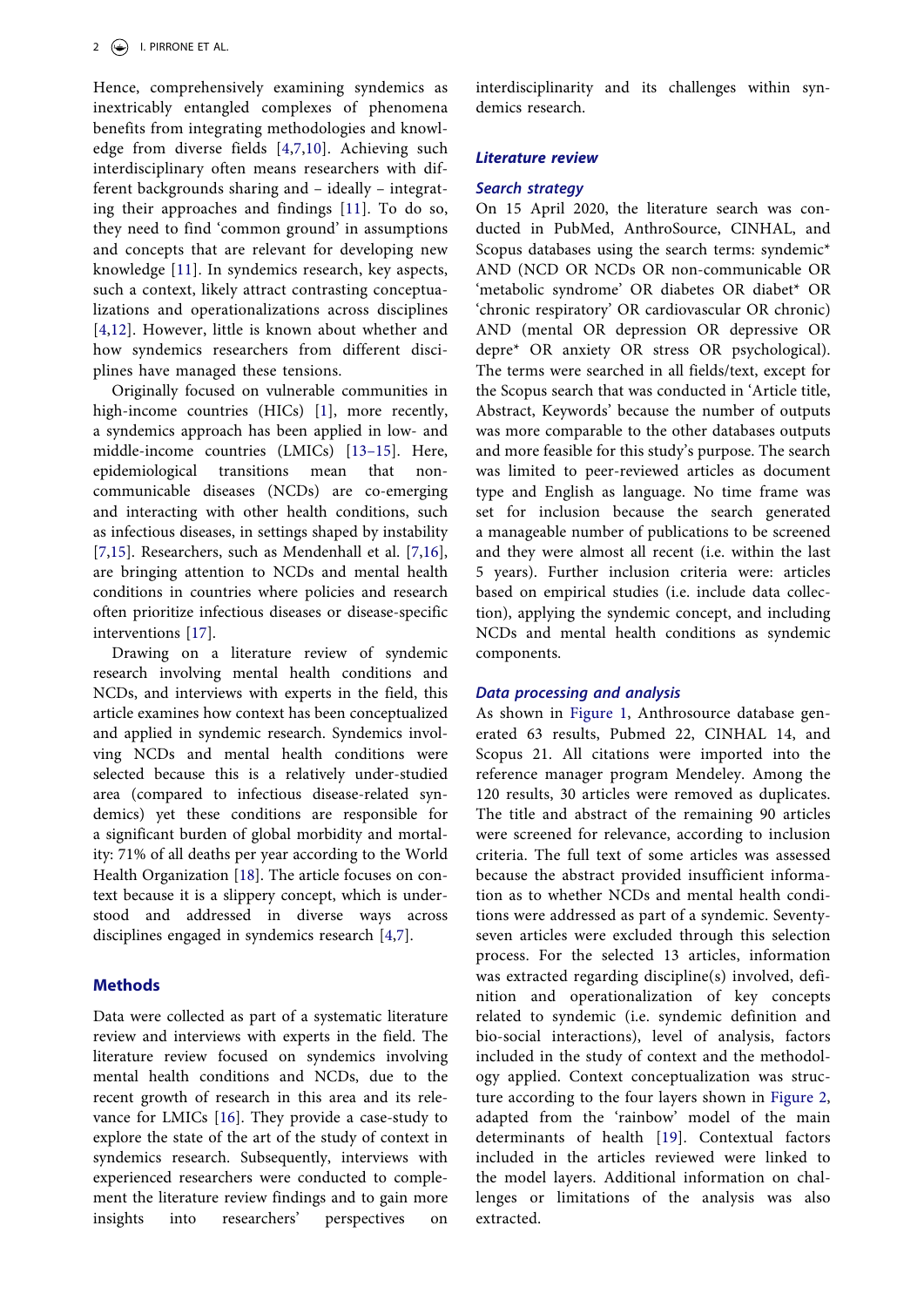

<span id="page-3-0"></span>**Figure 1.** Literature review flow chart.



<span id="page-3-1"></span>Figure 2. Four layers of context, adapted from the main determinants of health model [[19\]](#page-10-4).

#### *Interviews*

Interviews with experienced researchers were conducted to complement the literature review findings on context conceptualization and methodologies applied to study context within syndemics. They also addressed the challenges and possibilities experienced by researchers when working on syndemics, particularly related to the study of context using an interdisciplinary approach.

## *Participants*

A purposive sampling approach was used to include researchers from varied fields and disciplines working on syndemics. Selection criteria were: (1) participant has published work on syndemics: (2) has worked in a research institute or university; (3) has a PhD degree or is a PhD student. Participants were mainly identified from the literature on syndemics. Additionally, one participant was identified through professional contacts. Snowball sampling was also used: contacted participants were asked for recommendations of researchers that met the inclusion criteria.

#### *Data collection and analysis*

<span id="page-3-2"></span>Semi-structured interviews were conducted to gain insights into researchers' experiences and opinions of the study of context and interdisciplinarity within syndemics research. Participants were able to talk freely about the topics, express their perspectives and elaborate on specific or new aspects considered relevant [[20,](#page-10-5)p.385]. An interview guide was designed to follow-up on the findings from the literature review, with the main topics included: conceptualization and operationalization of syndemics and context, methodology to collect and analyze data on context within syndemics, challenges in conducting research and interdisciplinarity. Additionally, interviews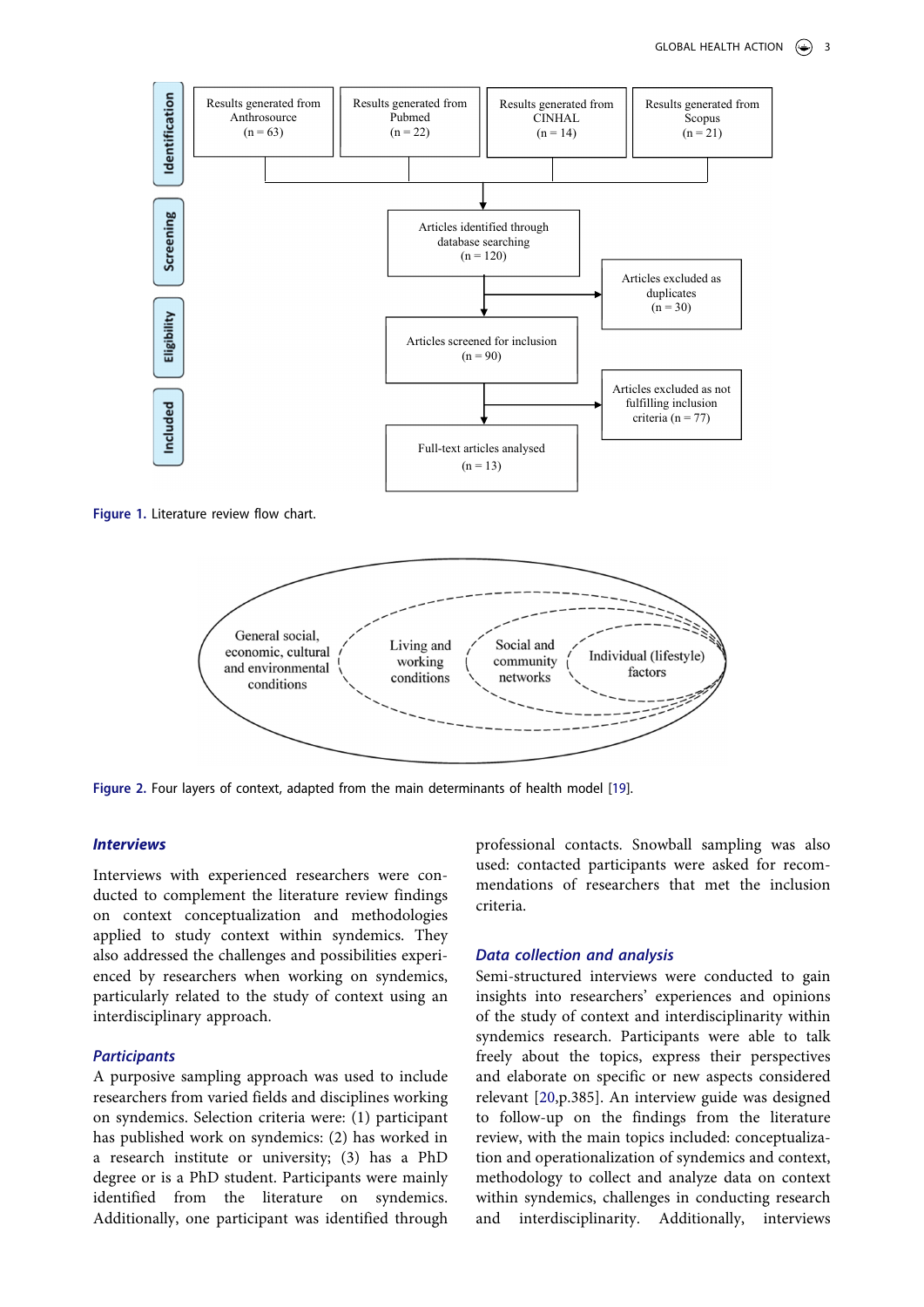allowed for a discussion on future improvements for syndemic research and the relevance of the theory to the current COVID-19 pandemic. Due to practical barriers and the COVID-19 outbreak, all interviews were conducted online. Interviews were conducted in English and lasted about 30–50 minutes. Upon agreement, interviews were recorded using audio recording programs. Afterward, interviews were transcribed. Anonymity was assured by mutating all phrases or details that could trace back to participants. The anonymized transcripts were coded in Atlas.ti 8.4.16. Thematic analysis was conducted, with main themes pre-determined (derived from the interview guide topics) and adjustments to the codebook made according to emerging (sub)themes. Afterward, patterns across themes and interviews were identified and analyzed.

#### *Ethics and Data Management*

An ethical review self-check provided by the Faculty of Science – Vrije Universiteit (VU) Amsterdam determined that no further ethical approval was required for this study. Collected data are considered as low risk, not sensitive and related to researchers' professional views. Before each interview, an information sheet and consent form were emailed to participants to be signed. If the participant had not signed and returned the form digitally, consent was asked and recorded at the beginning of the interview. All data were collected confidentially and stored in an encrypted and password-protected folder. Key-file with personal information of the participants (name and e-mail address) and consent forms were stored in a separate secured folder. Data were only accessible to the research team.

## **Results**

<span id="page-4-0"></span>Thirteen sources were selected for full-text review [[15,](#page-10-0)[16](#page-10-1),[21–31](#page-10-6)]. The contextual factors were categorized using the four-layer model [\(Figure 2\)](#page-3-1), adapted from the 'rainbow' model [\[19](#page-10-4)]. All but one article included 'living and working conditions'-related factors. 'Social and community networks' were also often included in the analyses. Three articles referred to 'general social, economic, cultural and environmental conditions', and five included 'individual lifestyle factors'. Three studies applied quantitative methods, four qualitative, and six used mixed methods. Further details about the reviewed articles can be found in [Table A1](#page-11-0) in Appendix A.

Semi-structured interviews were conducted with 11 researchers working on syndemics. [Table A2](#page-12-0) in Appendix A shows participants' main characteristics. Participants were seven Americans, two Europeans, one African and one Australian. Most had conducted work in more than one continent. Eight were

anthropologists, of whom three described mixed anthropology-public health backgrounds. The other three participants' professional backgrounds were medicine, psychiatry, and public health nursing. Most respondents had conducted fieldwork; two were also involved in intervention research; and four had been closely involved in the academic debate around theories of syndemics. Respondents could thus focus on different aspects of studying context in syndemics (e.g. practical challenges, debates about theory development).

The following sections include a qualitative synthesis of findings. The findings from the review aligned well with those from the interviews and, therefore, they are presented together and organized thematically.

#### *Conceptualizing syndemics*

<span id="page-4-2"></span>Almost all reviewed articles defined a syndemic as characterized by interactions among biological, social and structural factors that negatively affect health and well-being, often occurring in disadvantaged population groups. When defining the concept, they usually cited one of Singer's works [\[8](#page-9-5),[32\]](#page-10-7). One article [[30\]](#page-10-8) defined a syndemic by focusing especially on the adverse contextual factors that facilitate the emergence and exacerbation of multiple health conditions. Only two articles provided no explicit definition of a syndemic [[26,](#page-10-9)[29](#page-10-10)], but the authors' rationale and citations made it clear that they were well aware of the concept and its meaning. Some articles provided a 'working' definition of the specific syndemic under study.

<span id="page-4-1"></span>In the interviews, all participants also provided a definition, more or less elaborate, which could be traced back to Singer's work. One medical anthropologist provided a comprehensive definition:

Syndemics is basically led by three rules: number one, there's clustering of two or more diseases within a population; number two that there's interaction at the biological, psychological or social level; and then the third is that it's driven by some sort of social, economic, political, ecological factors that drives the conditions to clustering and interact (R5. Medical anthropologist)

All participants mentioned the co-occurring and clustering of diseases or epidemics. However, one medical anthropologist specified that it is not always diseases or illnesses that are involved, and therefore it is more appropriate to talk about '*biological factors or conditions'*. All participants referred to '*social conditions*' or other context-related terms. Most described the complex interplay among the different components as a defining attribute of a syndemic. Four reported coming across the syndemic concept when trying to make sense of findings that were so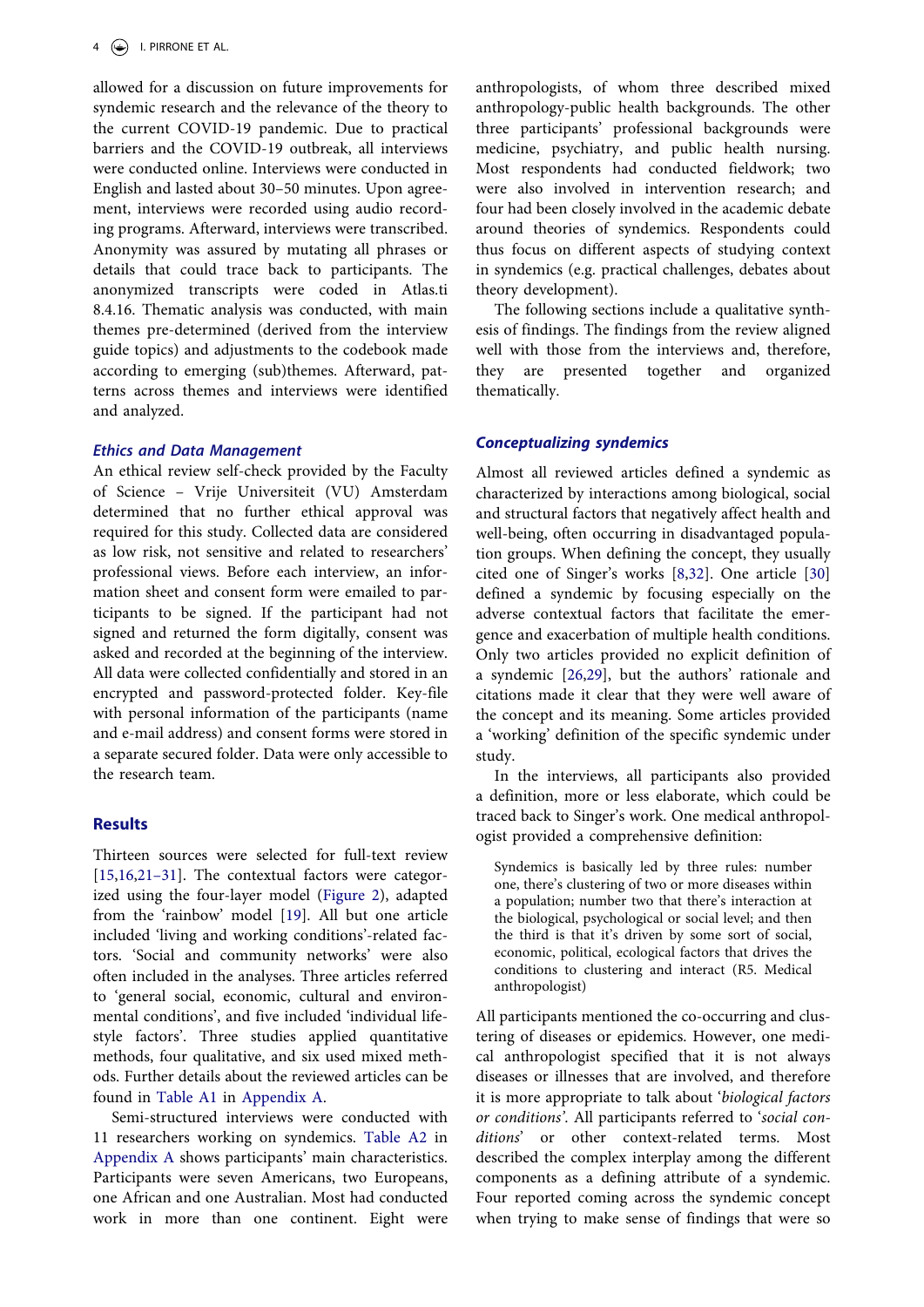intertwined and '*spiralling*' that they were almost impossible to disentangle.

A lot of things were really interconnected so you couldn't separate one thing from the other. So to me that really spoke to having a syndemic because everything was so interconnected and went around in circles (R3. Medical anthropologist & public health specialist)

Two participants pointed out how the definition has changed over the years. One medical anthropologist, closely involved in syndemic theory development, said that part of the confusion surrounding the use of the syndemic framework could result from the fact that researchers refer to conceptualizations from Singer's earliest work. This anthropologist highlighted the relevance of recognizing the developments that have been made throughout the years to articulate the concept fully and appropriately. Other participants acknowledged the fact that the term is not always used accurately in the literature and the need to be more precise.

<span id="page-5-2"></span>Beyond the syndemic definition, the articles did not provide an explicit and detailed definition of 'syndemic interactions. Factors were mostly described as '*intertwined*' or interacting through '*synergies*'. Mendenhall [\[15](#page-10-0),p.302] explained that synergy means that the interaction '*escalates the burden of suffering and disease in a way that exceeds the impact of any single factor'*. Some authors suggested mechanisms for interactions among diseases and social factors, such as '*multiplicative interactions*' [\[27](#page-10-11)], 'cumulative effect' [\[25\]](#page-10-12), and 'bidirectionality' [\[23](#page-10-13)]. Other authors described the bio-social interactions more generally as the ways in which the context facilitates the emergence of health conditions, their clustering and progression [\[21](#page-10-6),[22\]](#page-10-14). Only one article [\[21](#page-10-6)] presented a comprehensive and elaborated model with five major mechanisms involved in syndemics to explain the interactions and clustering concepts.

<span id="page-5-1"></span><span id="page-5-0"></span>In the interviews, all participants distinguished between interactions among health conditions at the biological level (bio-bio) and interactions between the health conditions and the social, economic or political conditions (bio-social). Not all participants were clear about the influence of contextual factors on the biological conditions, linking it back to the complexity of interconnections among syndemic components. A few pointed out that it is crucially important to focus on '*how structural factors impact biological-biological interactions'*, articulating how these factors contribute to the clustering and/or interaction of biological conditions. One epidemiologist/medical anthropologist described how there is an open debate in the field regarding 'interactions', which might also favour multiple operationalizations of the concept.

### *Context: concept and operationalization*

Most participants offered a definition of context that resembled the social determinants of health model, that is, including all the social, cultural or economic conditions that shape a population's environment and, in one way or another, influence people's health and well-being. Some differentiated individual or micro-level context (living conditions, housing and daily surroundings) from macro-level (e.g. political or societal characteristics). Two participants (anthropologists) defined context as '*fluid*', with one stating that there is no single definition, but rather, '*it's really up to any researcher to define what they mean by context'*. Other participants agreed by saying that researchers have to define the context of their study looking at the specific factors that affect that particular population under study.

History matters, culture matters, politics matters, environment matters, society matters, what policies are implemented matters, but what matters for what is not always the same (R5. Medical anthropologist)

When asked if they could identify the most important contextual factors in syndemics, all participants agreed that prioritizing some factors is not appropriate and that researchers should try to understand them all together, and the interplay of different levels. Given that context can be very broad, in general, participants highlighted the importance of looking at the factors that specifically distinguish the population group under study from others. Different participants considered these factors a good starting point for understanding context within a syndemic and for trying to intervene. Almost all participants referred to contextual factors that affect marginalized or vulnerable populations, such as different kinds of inequality, violence, discrimination and exclusion. Poverty or economic stress was also often mentioned.

Almost all reviewed articles included contextual factors that can be linked to '*living and working conditions*' and '*social and community networks*' layers [\[19](#page-10-4)]. Income, employment status and education were the most common factors included. Some articles elaborated on living and working environments (e.g. safety, noise, or pollution). Relationships with family members, often shaped by violence and abuse, were another common aspect. Three articles included 'general social, economic, cultural and environmental conditions' in their analysis. For example, Bosire et al. [[29\]](#page-10-10) explicitly included access to care and international donor policies in the analysis. A small number of articles included 'individual lifestyle factors', such as tobacco use and food-related choices. Some recognized – more or less explicitly – that these factors need to be investigated by focusing on the circumstances, often shaped by poverty and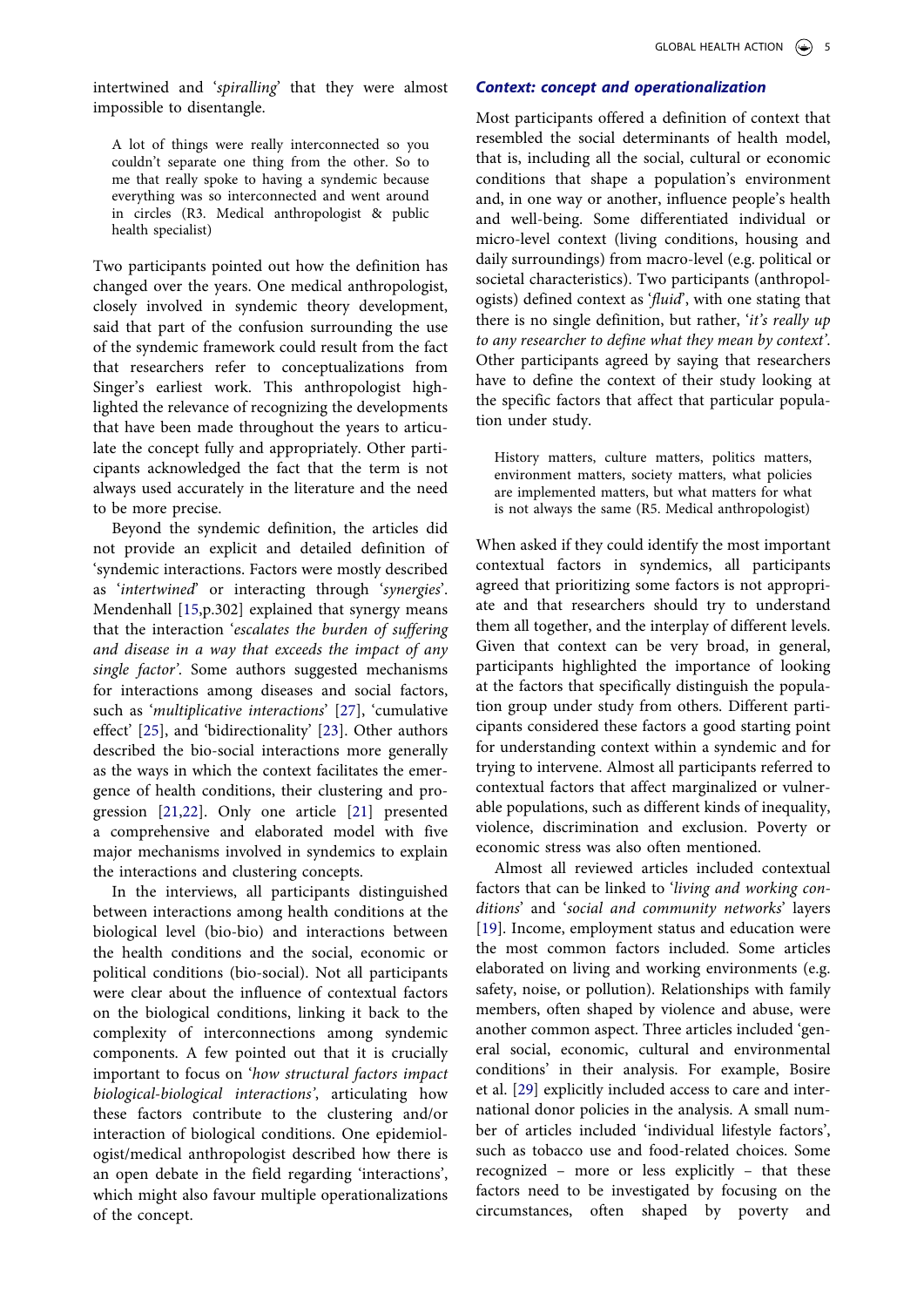marginalization, that may influence them, rather than being treated as personal choices.

Participants' research on context within syndemics reflects this description: most had focused on microlevel contextual factors, which commonly included living conditions (e.g. housing and neighborhood); socio-economic indicators, such as income, education and (un)employment; family and community environment; and access to resources (e.g. food, health care). A few participants included broader political, economic, policy or cultural identity-related aspects that characterized the population under study. Two participants (epidemiologist/medical anthropologist, and public health anthropologist) said that they would first look at structural level factors, such as policies or laws, and structural changes and then look at the individual-level factors and outcomes. Interviewees described how micro-level factors are 'produced' by the broader socio, economic, political context. They highlighted how multiple pathways and interconnections are often involved, and the difficulties of disentangling these relationships.

Although most of the participants recognized the importance of including macro-level factors, they also admitted the difficulties in doing that, both in research and interventions.

I think at the end of the day that's a huge driver of the context [the broader context like politics and economic conditions, ed.] that we as researchers have a hard time studying because they're hard to manipulate (R9. Public health nurse)

This may also explain the trend to focus primarily on micro-level contextual factors, encountered in the reviewed literature, and recognized by different participants. One anthropologist particularly highlighted a tendency among researchers working in public health to neglect the higher level 'structural circumstances' involved in syndemics.

Five participants recognized that syndemic research has often focused primarily on micro-level contextual factors and the need to include and analyze broader contextual factors, with one mentioning the importance incorporating the 'natural environment' and other describing how culture was often 'understudied'. One participant (medical anthropologist) specified that, instead of referring to 'social or psychosocial factors' within syndemics, the more appropriate term would be '*structural factors*', that is, the underlying macro-level factors. This would indicate that what matters to the theory is being able to explain what is producing the adverse 'microlevel factors' in the broader social, economic or political context. History and how contextual factors have changed through the years were described as relevant for further study. Some also mentioned that protective factors and environmental aspects, for example, climate change and air pollution, would be interesting to include more to have a broader perspective on context.

### *Methods*

Because when we're studying things that are so complex such as syndemics, that have so many multiple factors influencing, I really do think that it leads ourselves to mixed methods kinds of approaches to combine different sources (R9. Public health nurse)

Most participants agreed that qualitative and quantitative methods are relevant to study context within syndemics. Given the complexity of syndemics and the different levels of context that can be studied, participants specified that using multiple methods is necessary to obtain a comprehensive understanding. At the same time, most participants described qualitative methods as necessary for an in-depth understanding of the factors involved.

Most reviewed articles drew on mixed- or qualitative methods. For both study designs, interviews were the main method used to investigate life-history narratives. This reflected the experiences of participants. Through an in-depth understanding of the lived experiences, these methods helped to identify the main (contextual) factors involved in the specific setting and their interconnections. One medical anthropologist added that ethnographic work needs to be scaled up and complemented with epidemiological and population-level analysis.

In addition to interviews, mixed-methods studies from the review included anthropometric measurements (height and weight), blood test analysis (usually HbA1c for diabetes), and questionnaire/surveys (mostly to assess depression symptoms, anxiety, or diabetes, and to collect sociodemographic information. Page-Reeves et al. [\[25](#page-10-12)] also used structureddialog group sessions as an additional qualitative method to allow participants to elaborate on the main themes under analysis. Most participants involved in fieldwork reported using questionnaires, including depression or disability scales, and anthropometrics.

Information on data analysis was more difficult to retrieve from the reviewed articles. All qualitative and mixed-method studies used content analysis to identify main and recurrent themes in interview transcripts. Among the emerging themes and topics, some articles focused on a limited number of them in line with their main research question, to analyze only a part of contextual factors involved in the syndemic under study. For example, Mendenhall [[15\]](#page-10-0) focused on structural and interpersonal violence among South African black women, whereas Bosire et al. [[29\]](#page-10-10) focused on the complexities related to access to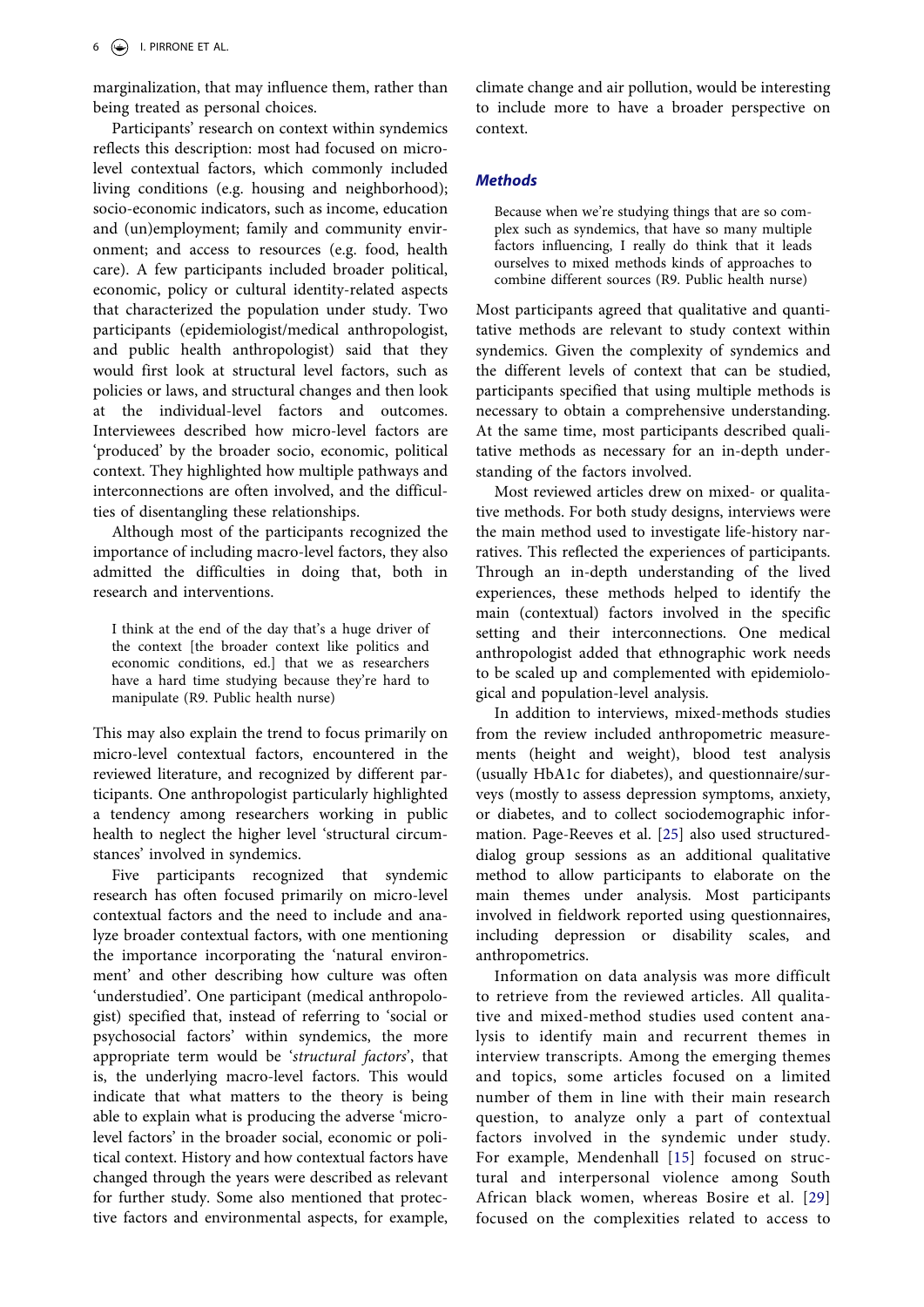care from a hospital in Kenya. In quantitative and mixed-method studies, to examine and measure associations among contextual factors and health conditions, regression analysis was the main method used. However, the authors applied different models (i.e. generalized linear model, multinomial logistic regression, linear regression).

Analyzing data to capture the interactions among syndemic components, especially between contextual and biological factors, emerged as a complicated issue in all interviews. Most participants had conducted qualitative analysis and described it as digging into the data and the circumstances to try to understand the factors involved, why and how some interactions happen, and to explain the pathways and interconnections. In terms of 'quantitative' analysis, participants described an ongoing debate around the most appropriate statistical methods and no specific method emerged as the most appropriate. Almost all participants said that there can be more options, depending on the type of study and the variables, each with its strengths and limitations. A few reported witnessing a trend, especially in epidemiology and public health, to frame the theory around the interaction aspect in a more statistical way. Participants seemed concerned about focusing too much on this 'quantitative' debate and on demonstrating a relationship and its consequences.

Different participants acknowledged that interaction is often perceived as a 'quantitative' term and this may contribute to confusion. However, in general, participants said that to be more precise it is not necessary to find the correct and best way to prove interactions in a quantitative way, but rather to acknowledge and distinguish the different types of interactions on which one study may focus and/or deepen the level of analysis. As already pointed out, what matters for syndemics, is identifying the structural factors that are at the root of the syndemic circumstances and the way they impact on people's circumstances to understand how and why some interactions occur. Almost all the participants recognized the challenge of analyzing root factors and trying to capture the complexity of their interactions.

Participants agreed that longitudinal studies are needed. More population-level analysis and data were also described as beneficial. Similarly, all reviewed articles were based on cross-sectional studies, although some authors acknowledged that this approach hinders the analyses of complex interrelationships. For example, Diderichsen and Andersen [[21](#page-10-6)] pointed out that crosssectional analysis cannot be used to draw causal inferences.

## *Interdisciplinarity in syndemic research*

The relevance of interdisciplinarity in syndemics research was discussed in all the interviews. Participants agreed that, because syndemics involve different components, their study and understanding require expertise in different areas.

Syndemics is a recipe, like identify your structural factor, what are the two biological factors, how they mix together ... you have to know what all your ingredients are to be able to make the cake and if one of the ingredients is missing, the cake is not going to turn out ... so I think that leads us well into interdisciplinary work (R11. Medical anthropologist)

All participants reported having worked with researchers from other disciplines, mainly anthropology, epidemiology and public health. Some mentioned psychology, sociology, health policy and environmental sciences. One participant had worked with engineers.

Almost all participants described benefits of incorporating perspectives and insights from different disciplines. Working with different disciplines allowed some participant to learn new methods. However, incorporating different ways of working and looking at things was sometimes a challenge. Most described needing to 'find a common vocabulary' to communicate across disciplines. This was particularly important regarding context because of disciplinary differences in its conceptualization and study.

You have to learn, you have to socialize to each other's languages.because you're trained differently, with different models, you learn to find certain questions more important than others (R1. Medical anthropologist)

For example, one medical anthropologist reported that working with health psychologists was sometimes difficult because they focused on behavioral risk factors, such as smoking, whereas an anthropologist is more interested in '*why*' someone smoked. Other participants said that medicine tends to prioritize individual-level factors, whereas anthropology is more concerned with the wider context. Personality and ego were also sometimes seen as a barrier for collaborations and interdisciplinarity.

## *Popularity and relevance of syndemics*

All participants agreed that syndemics is a growing field: it is receiving more attention from funders and from researchers with different backgrounds. However, participants pointed out that the concept is not always used appropriately or accurately, articulating all its components. For example, one participant reported having conducted a review on syndemic literature that found widespread misuse of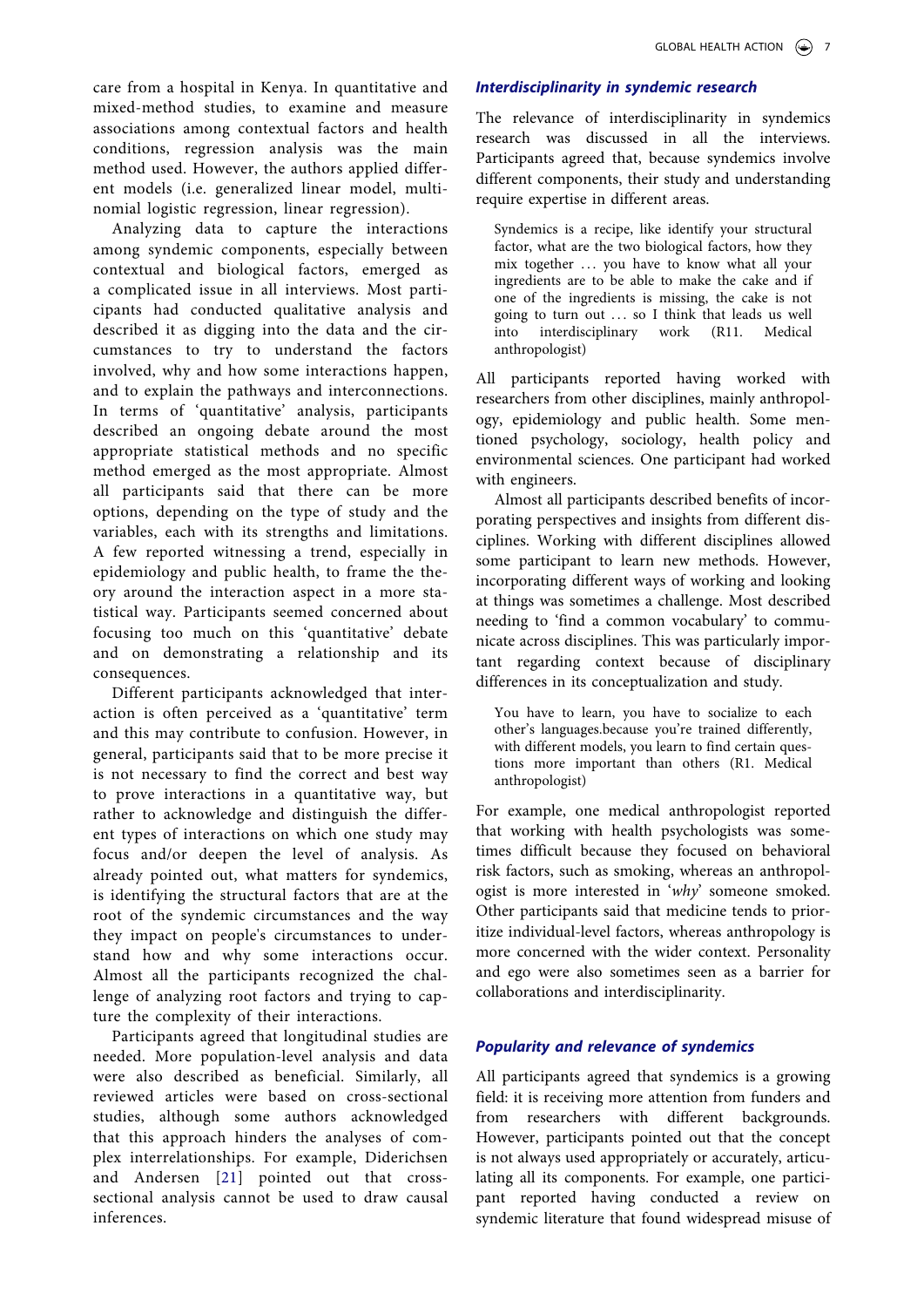the term. All participants agreed that it would be relevant to spread knowledge and use of syndemics, particularly outside anthropology.

Participants reflected on the relevance of syndemics for COVID-19. One participant was concerned about the risk of using the term prematurely, with no data or analysis available. Others argued against a general 'COVID syndemic'; rather there may be situations for which the syndemic approach can be particularly relevant. In general, participants agreed that there are good reasons and opportunities to investigate syndemic interactions between COVID-19, other health conditions (e.g. obesity) and contextual factors, including marginalization or access to care.

## **Discussion**

Drawing on a literature review of syndemics research on NCDs and mental health and interviews with researchers in the field, this article examined how – context has been defined and studied. The analysis focused on how context is conceptualized, what study designs and methods are employed, and the possibilities for and challenges of interdisciplinarity in syndemics research.

Within the analyzed subgroup of syndemics, when studying context, emphasis was generally placed on factors that affect a specific population group and micro-level contextual factors (i.e. 'living and working conditions' and 'social and community networks'). Calls for greater analysis of the structural factors that underpin the micro-level contextual factors [\[4](#page-9-2),[7\]](#page-9-4) were echoed by some of the participants, who also recognized the challenges of doing so because of the complex relationship between macro socio-economic and policy process and local or individual drivers.

Focusing on micro-level context may also limit the scope of possible responses to the syndemic. Researchers have highlighted the potential of syndemics in terms of identifying options beyond medical interventions to prevent or mitigate health impacts [[2,](#page-9-1)[7](#page-9-4),[9\]](#page-9-6). Although highlighting the role of context has the potential to engender a more 'socially conscious' medicine and more integrated care [[3\]](#page-9-11), only by linking micro with macro social, economic, environmental processes can syndemics help to target the underpinnings of the health inequalities experienced by society's most vulnerable [\[6](#page-9-12),[33,](#page-10-15)[34](#page-10-16)].

<span id="page-8-1"></span><span id="page-8-0"></span>Overall, the methodological gaps identified – a lack of longitudinal and multi-level studies – reflect those described by Tsai et al. [[9\]](#page-9-6). Also, although respondents deemed a mixed-methods design most appropriate for syndemic research, the reviewed sources drew mostly on qualitative methods, particularly in-depth interviews. Such study designs help to identify and understand the circumstances where a syndemic emerges. Quantitative and populationlevel studies help to map to what extent population groups are affected and potentially allow the 'measurement' of interactions among syndemic components. Whereas longitudinal studies can more fully capture complex interconnections among syndemic components and help to clarify their relationships. The findings suggest that the field, especially the understudied NCD-related syndemics, could benefit from research designs with integrated quantitative and qualitative methods that would ideally use a longitudinal approach and recognize the importance of studying the connections between multiple levels of context. Recent qualitative research in Puerto Rico highlights the benefits of using a longitudinal approach in terms of describing the connections between context and interacting health conditions, but quantitative data collected alongside could have strengthened the argument [\[35](#page-10-17)].

<span id="page-8-2"></span>Such an approach, however, brings clear challenges. Syndemic theory highlights how health and health issues are entangled in complex – biological and social – processes. Studying these biosocial phenomena [[2\]](#page-9-1) would hence benefit from expertise from diverse fields and researchers who are comfortable with communicating across disciplinary boundaries. As the participants indicated, epistemological debates and misunderstanding may arise when working across/with different disciplines. Context is one key term that is often understood differently among disciplines, such as psychology or anthropology. The findings, however, offer some reasons for optimism: participants' professional experiences of interdisciplinary researchers reflected those described by Guimarães et al. [\[36](#page-10-18)] who described '*openness and tolerance*' and willingness to learn from other disciplines. Bringing together insights and perspectives from different fields can foster the use of multiple data sources, helping to fulfil the methodological gaps within syndemic research.

<span id="page-8-6"></span><span id="page-8-5"></span><span id="page-8-4"></span><span id="page-8-3"></span>Incorporating approaches from across disciplines into syndemic research is more crucial than ever because this may help to understand vulnerability to and the diverse impacts of the COVID-19 pandemic [\[37\]](#page-10-19). As pointed out by Irons [\[38](#page-10-20)], COVID-19 seems to disproportionally affect vulnerable population groups. Growing evidence indicates that COVID-19 morbidity and mortality rates are higher in people with pre-existing medical conditions, suggesting multiple biological interactions [\[39–41](#page-10-21)]. COVID-19 infection and health impact also seem to be linked to health and social inequalities [[42](#page-10-22)]. Researchers have quickly recognized this: although at the time of the first interview no scientific articles had been published on COVID-19 and syndemics, a month later, there were over a hundred articles on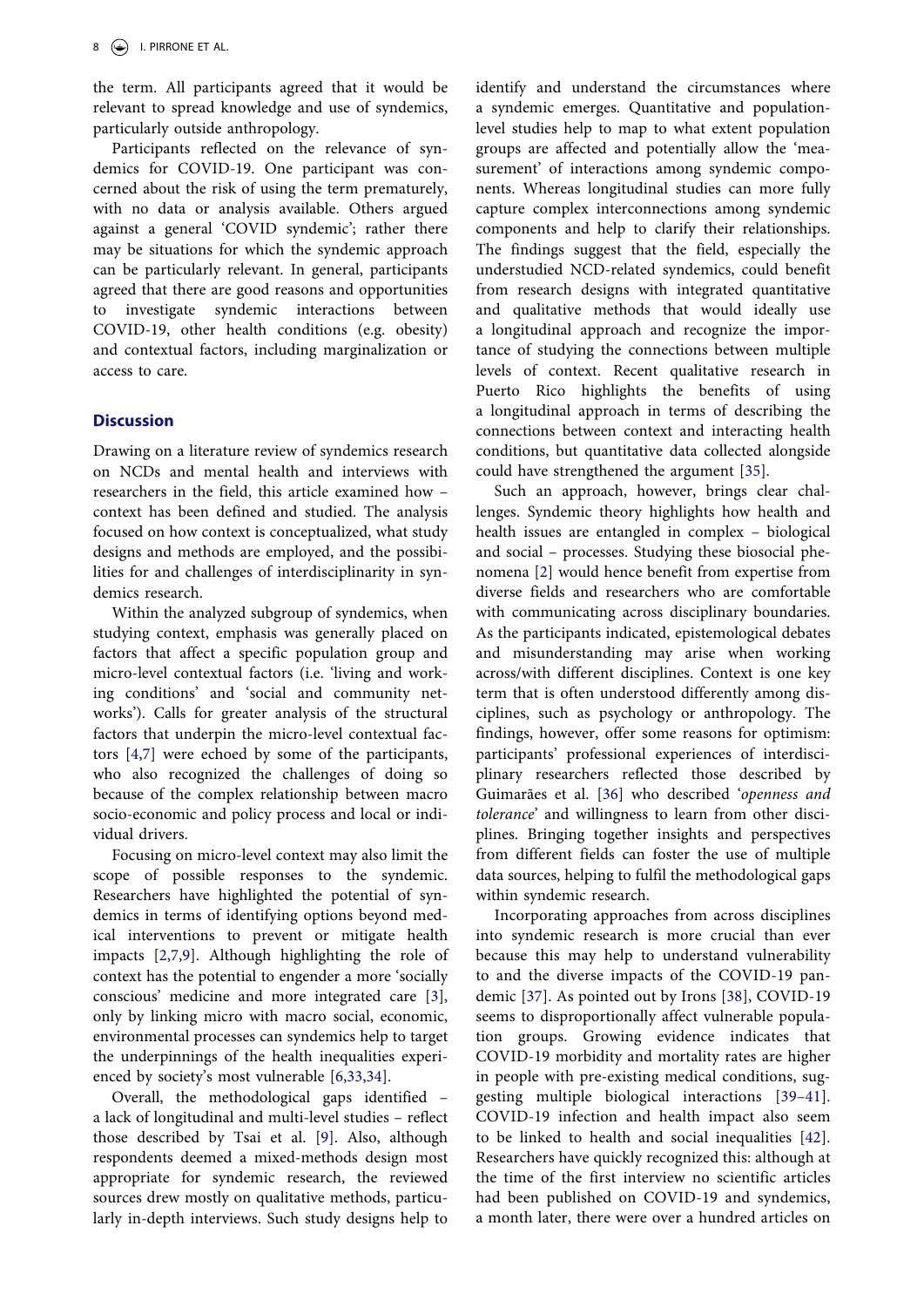<span id="page-9-13"></span>this topic. For example, the Black community in the US was described as being in the center of a syndemic [\[43](#page-10-23)]. Also, Motta et al. [[40\]](#page-10-24), for example, highlighted on COVID-19 and TB prevalence in migrants, suggests other COVID-related syndemics.

### *Strengths and limitations*

The review focused on a specific group of syndemics, involving NCDs and mental health conditions. Research in this area has begun more recently than on HIV-related syndemics. This likely explains the small number of articles identified. The interviews provided more general information on how context is studied in other syndemics. Moreover, the findings from the review align well with those from the interviews.

Participants mostly described a background in anthropology. This limited the opportunity to identify disciplinary differences related to studying context. It also highlights how anthropology remains the leading syndemics discipline. Efforts to reach out to additional researchers from other disciplines were unsuccessful.

## **Conclusion**

The systematic review of research on NCD/mentalrelated syndemics and interviews with experts in the field revealed a relatively consistent working definition of syndemics. Context was broadly defined, with a tendency to focus on the micro-level. Methodological gaps, particularly lack of longitudinal and population-level analyses, were identified. Many respondents and study authors were anthropologists and they called for additional disciplines to participate in syndemic research. Nonetheless, respondents identified challenges for interdisciplinary within syndemic research, including different conceptualizations of context. Fostering and strengthening syndemic research can help understand how disadvantaged and marginalized populations experience disproportionated health impacts, which is relevant to the analysis of COVID-19 related morbidity and mortality.

## **Acknowledgments**

We would like to thank the expert interview participants who took time out to talk to us.

#### **Author contributions**

*Irene Pirrone* All authors provided substantial contribution to the design of the research and drafting of this article. All authors revised and approved the current final version of the work to be published, agreeing to be accountable for accuracy and integrity related to this work.

### **Disclosure statement**

No potential conflict of interest was reported by the author(s).

## **Paper context**

Interactions between the social/economic context and disease conditions are a requisite of syndemics. However, context has varied definitions and elicits diverse study designs. Its use in syndemics research has seen little attention. This review of syndemics research and interviews with experts revealed a focus on micro-level context, a need for analysis of structural factors, and a lack of longitudinal or mixed-methods studies. Meanwhile, the unequal impacts of COVID-19 highlighted the need for interdisciplinary syndemics research.

#### **ORCID**

Marjolein Dieleman **b** http://orcid.org/0000-0001-8399-7114

Christopher Pell **b** http://orcid.org/0000-0001-9405-5851

#### **References**

- <span id="page-9-0"></span>[1] Singer MA. Dose of drugs, a touch of violence, a case of aids: conceptualizing the sava syndemic. Free Inq Creative Soc. [1996;](#page-1-4)24:99–110.
- <span id="page-9-1"></span>[2] Singer M, Bulled N, Ostrach B, et al. Syndemics and the biosocial conception of health. Lancet. [2017;](#page-1-5)389:941–950.
- <span id="page-9-11"></span>[3] The Lancet. Syndemics: health in context. Lancet. [2017;](#page-8-0)389:881.
- <span id="page-9-2"></span>[4] Singer M, Bulled N, Ostrach B. Whither syndemics?: trends in syndemics research, a review 2015–2019. Glob Public Health. [2020](#page-1-5);15:943–955.
- <span id="page-9-3"></span>[5] Singer M, Erickson PI, Badiane L, et al. Syndemics, sex and the city: understanding sexually transmitted diseases in social and cultural context. Soc Sci Med. [2006;](#page-1-6)63:2010–2021.
- <span id="page-9-12"></span>[6] Mendenhall E. Syndemics: a new path for global health research. Lancet. [2017;](#page-8-1)389:889–891.
- <span id="page-9-4"></span>[7] Mendenhall E, Kohrt BA, Norris SA, et al. Noncommunicable disease syndemics: poverty, depression, and diabetes among low-income populations. Lancet [2017;](#page-1-7)389:951–963.
- <span id="page-9-5"></span>[8] Singer M, Clair S. Syndemics and public health: reconceptualizing disease in bio-social context. Med Anthropol Q. [2003;](#page-1-8)17:423–441.
- <span id="page-9-6"></span>[9] Tsai AC, Mendenhall E, Trostle JA, et al. Cooccurring epidemics, syndemics, and population health. Lancet. [2018;](#page-1-9)389:978–982.
- <span id="page-9-7"></span>[10] Wilson PA, Nanin J, Amesty S, et al. Using syndemic theory to understand vulnerability to HIV infection among Black and Latino men in New York City. J Urban Health. [2014](#page-2-0);91:983–998.
- <span id="page-9-8"></span>[11] Beers PJ, Bots PWG. Eliciting conceptual models to support interdisciplinary research. J Inf Sci. [2009;](#page-2-1)35:259–278.
- <span id="page-9-9"></span>[12] Sale JEM, Lohfeld LH, Brazil K. Revisiting the quantitative-qualitative debate: implications for mixed-methods research. Qual Quant. [2002](#page-2-2);36:43–53.
- <span id="page-9-10"></span>[13] Himmelgreen DA, Romero-Daza N, Turkon D, et al. Addressing the HIV/AIDS—food insecurity syndemic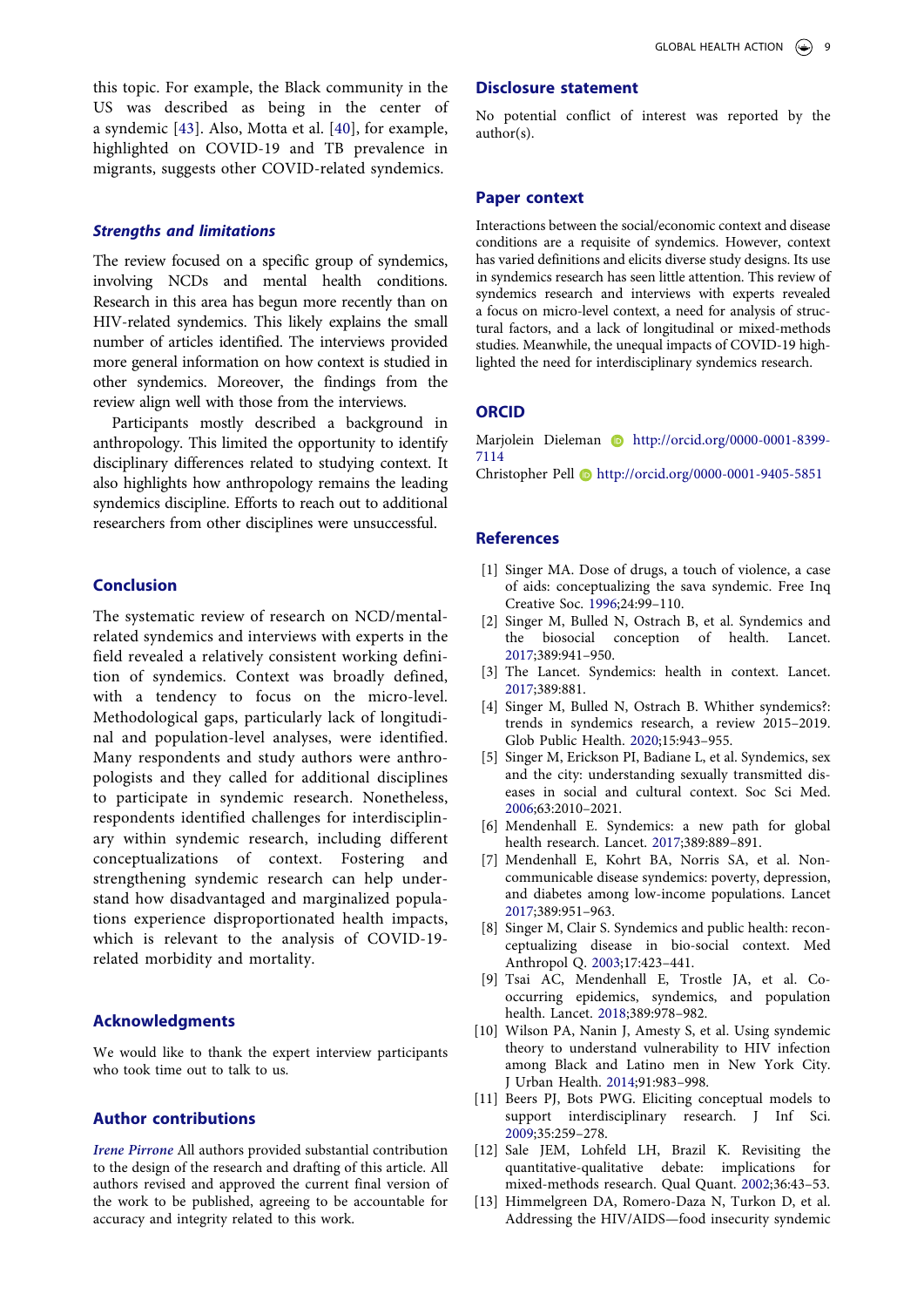in sub-Saharan Africa. Afr J AIDS Res. [2009](#page-2-3);8:401–412.

- [14] Kwan CK, Ernst JD. HIV and tuberculosis: a deadly human syndemic. Clin Microbiol Rev. 2011;24:351–376.
- <span id="page-10-0"></span>[15] Mendenhall E. Syndemic suffering in soweto: violence and inequality at the nexus of health transition in South Africa. Ann Anthropol Pract. [2014](#page-2-4);38:300–316.
- <span id="page-10-1"></span>[16] Mendenhall E, Norris SA. When HIV is ordinary and diabetes new: remaking suffering in a South African township. Glob Public Health. [2015;](#page-2-5)10:449–462.
- <span id="page-10-2"></span>[17] Hart L, Horton R. Syndemics: committing to a healthier future. Lancet. [2017;](#page-2-6)389:888–889.
- <span id="page-10-3"></span>[18] World Health Organization (WHO). Noncommunicable diseases. [2018](#page-2-7) June 1. Available from: [https://www.who.](https://www.who.int/news-room/fact-sheets/detail/noncommunicable-diseases) [int/news-room/fact-sheets/detail/noncommunicable](https://www.who.int/news-room/fact-sheets/detail/noncommunicable-diseases)[diseases](https://www.who.int/news-room/fact-sheets/detail/noncommunicable-diseases)
- <span id="page-10-4"></span>[19] Dahlgren G, Whitehead M. Policies and strategies to promote social equity in health. Background document to WHO - strategy paper for Europe. Vol 2007. Arbetsrapport, Institute for Futures Studies; [1991](#page-2-8). p. 14. Stockholm.
- <span id="page-10-5"></span>[20] Gray DE. Doing research in the real world. 3rd ed. London: SAGE; [2014](#page-3-2).
- <span id="page-10-6"></span>[21] Diderichsen F, Andersen I. The syndemics of diabetes and depression in Brazil – an epidemiological analysis. SSM – Popul Health. [2019;](#page-4-0)7:100318.
- <span id="page-10-14"></span>[22] Manderson L, Warren N. "Just one thing after another": recursive cascades and chronic conditions. Med Anthropol Q. [2016;](#page-5-0)30:479–497.
- <span id="page-10-13"></span>[23] McCurley JL, Gutierrez AP, Bravin JI, et al. Association of social adversity with comorbid diabetes and depression symptoms in the Hispanic community health study/study of Latinos sociocultural ancillary study: a syndemic framework. Ann Behav Med. [2019](#page-5-1);53:975–987.
- <span id="page-10-25"></span>[24] Mendenhall E, Omondi GB, Bosire E, et al. Stress, diabetes, and infection: syndemic suffering at an urban Kenyan hospital. Soc Sci Med. [2015;](#page-11-1)146:11–20.
- <span id="page-10-12"></span>[25] Page-Reeves J, Shrum S, Rohan-Minjares F, et al. Addressing syndemic health disparities among Latin immigrants using peer support. J Racial Ethn Health Disparities. [2019;](#page-5-1)6:380–392.
- <span id="page-10-9"></span>[26] Weaver LJ. Transactions in suffering: mothers, daughters, and chronic disease comorbidities in New Delhi, India. Med Anthropol Q. [2016](#page-4-1);30:498–514.
- <span id="page-10-11"></span>[27] Weaver LJ, Mendenhall E. Applying syndemics and chronicity: interpretations from studies of poverty, depression, and diabetes. Med Anthropol. [2014](#page-5-2);33:92–108.
- <span id="page-10-26"></span>[28] Byg B, Bazzi AR, Funk D, et al. The utility of a syndemic framework in understanding chronic disease management among HIV-infected and type 2

diabetic men who have sex with men. J Community Health. [2016](#page-11-2);41:1204–1211.

- <span id="page-10-10"></span>[29] Bosire E, Mendenhall E, Omondi GB, et al. When diabetes confronts HIV: biological sub-citizenship at a public hospital in Nairobi, Kenya. Med Anthropol Q. [2018](#page-4-1);32:574–592.
- <span id="page-10-8"></span>[30] Hinrichsen MB. Encountering work: intergenerational informality, child labor, and malnutrition in urban ecuador. Anthropol Work Rev. [2017](#page-4-2);38:81–91.
- <span id="page-10-27"></span>[31] Marshall M. Carolina in the carolines: a survey of patterns and meanings of smoking on a Micronesian Island. Med Anthropol Q. [2005](#page-12-1);19:365–382.
- <span id="page-10-7"></span>[32] Singer M. Syndemics: introduction to syndemics; a critical systems approach to public and community health. New York: John Wiley & Sons; [2009](#page-4-2).
- <span id="page-10-15"></span>[33] Willen SS, Knipper M, Abadía-Barrero CE, et al. Syndemic vulnerability and the right to health. Lancet. [2017;](#page-8-1)389:964–977.
- <span id="page-10-16"></span>[34] Lerman S. The syndemogenesis of depression. MAT. [2018;](#page-8-1)5:56–85.
- <span id="page-10-17"></span>[35] Lerman GS. Sweetened syndemics: diabetes, obesity, and politics in Puerto Rico. J Public Health (Berlin). [2020.](#page-8-2) DOI:[10.1007/s10389-020-01345-5](https://doi.org/10.1007/s10389-020-01345-5)
- <span id="page-10-18"></span>[36] Guimarães MH, Pohl C, Bina O, et al. Who is doing inter- and transdisciplinary research, and why? An empirical study of motivations, attitudes, skills, and behaviours. Futures. [2019](#page-8-3);112:102441.
- <span id="page-10-19"></span>[37] Singer M, Rylko-Bauer B. The syndemics and structural violence of the COVID pandemic: anthropological insights on a crisis. Open Anthropol Res. [2021](#page-8-4);1:7-32. Available from: [https://doi-org.vu-nl.idm.oclc.org/10.1515/opan–](https://doi-org.vu-nl.idm.oclc.org/10.1515/opan%20132020%20130100)  [2020–0100](https://doi-org.vu-nl.idm.oclc.org/10.1515/opan%20132020%20130100)
- <span id="page-10-20"></span>[38] Irons R. Pandemic ... or syndemic? Re-framing COVID-19 disease burden and 'underlying health conditions'. Soc Anthropol. [2020](#page-8-4);28:286–287.
- <span id="page-10-21"></span>[39] Du RH, Liang LR, Yang CQ, et al. Predictors of mortality for patients with COVID-19 pneumonia caused by SARSCoV- 2: a prospective cohort study. Eur Respir J. [2020](#page-8-5);55:2000524.
- <span id="page-10-24"></span>[40] Motta I, Centis R, D'Ambrosio L, et al. Tuberculosis, COVID-19 and migrants: preliminary analysis of deaths occurring in 69 patients from two cohorts. Pulmonology. [2020;](#page-9-13)26:233–240.
- [41] Onder G, Rezza G, Brusaferro S. Case-fatality rate and characteristics of patients dying in relation to COVID-19 in Italy. JAMA. 2020;323:1775–1776.
- <span id="page-10-22"></span>[42] Mendenhall E. The COVID-19 syndemic is not global: context matters. Lancet. [2020](#page-8-6);396:1731.
- <span id="page-10-23"></span>[43] Poteat T, Millett GA, Nelson LRE, et al. Understanding COVID-19 risks and vulnerabilities among black communities in America: the lethal force of syndemics. Ann Epidemiol. [2020](#page-9-13);47:1–3.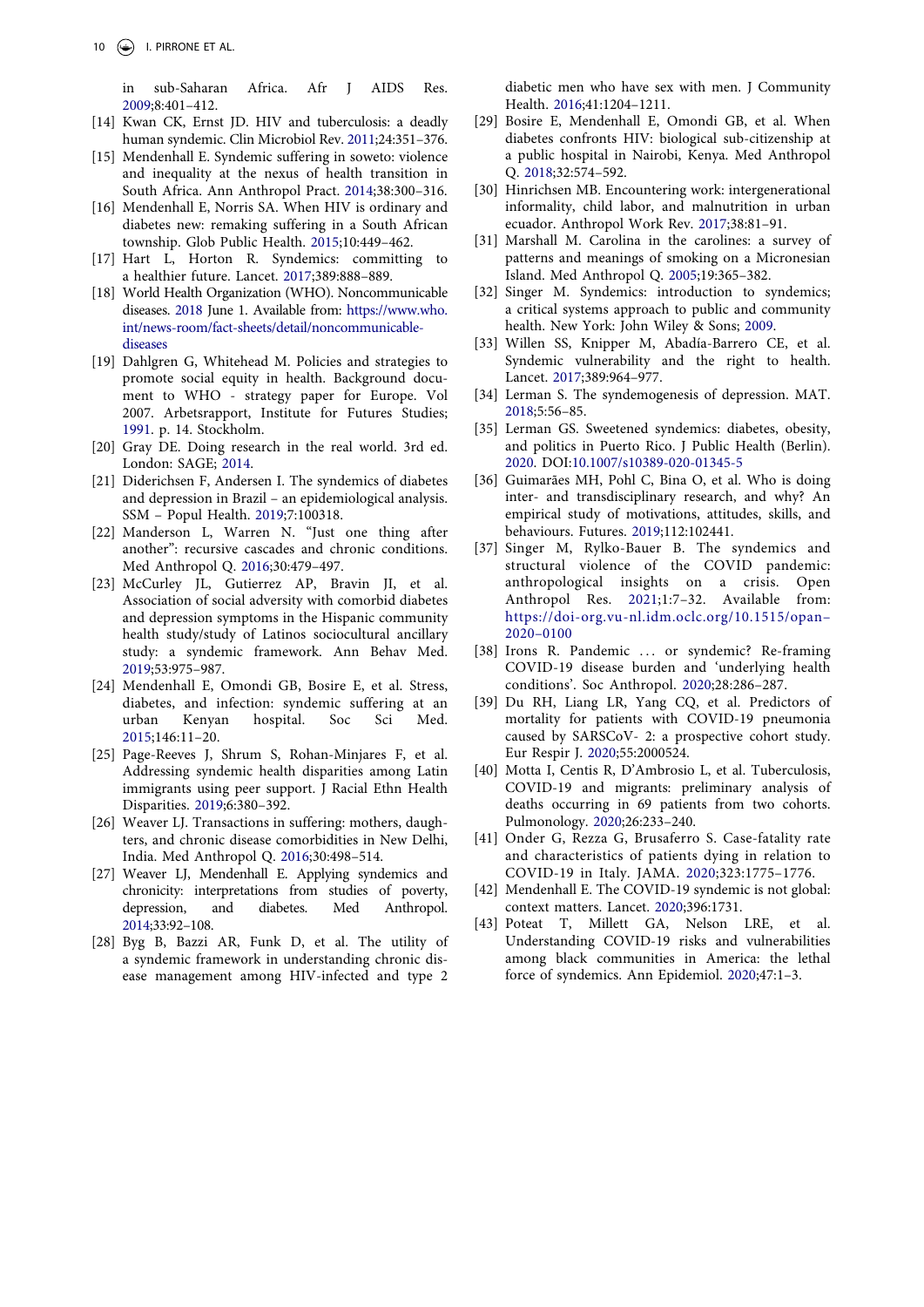## **Appendix A. Literature review and participants information**

**Table A1.** Summary of reviewed articles.

<span id="page-11-2"></span><span id="page-11-1"></span><span id="page-11-0"></span>

| <b>Table AT.</b> Suffifiary of reviewed articles.<br>Citation                                                                                                               | Discipline <sup>1</sup>                       | Study design <sup>2</sup>                              | Main contextual factors analysed <sup>3</sup>                                                   |
|-----------------------------------------------------------------------------------------------------------------------------------------------------------------------------|-----------------------------------------------|--------------------------------------------------------|-------------------------------------------------------------------------------------------------|
| The syndemics of diabetes and depression in Brazil - An<br>epidemiological analysis [21].                                                                                   | Social medicine                               | Quant                                                  | • Living and working conditions<br>• Social and community networks                              |
|                                                                                                                                                                             |                                               |                                                        | Only partially addressed:                                                                       |
|                                                                                                                                                                             |                                               |                                                        | • General social, economic, cultural and<br>environmental conditions                            |
| 'Just One Thing after Another': Recursive Cascades and Chronic<br>Conditions [22].                                                                                          | Anthropology                                  | Qual                                                   | • Living and working conditions<br>• Social and community networks                              |
|                                                                                                                                                                             |                                               |                                                        | Only partially addressed:                                                                       |
|                                                                                                                                                                             |                                               |                                                        | · Individual lifestyle factors                                                                  |
| Association of Social Adversity with Comorbid Diabetes and<br>Depression Symptoms in the Hispanic Community Health<br>Study/Study of Latinos Sociocultural Ancillary Study: | Psychology                                    | Quant                                                  | Living and working conditions<br>Social and community networks<br>٠                             |
| A Syndemic Framework [23].<br>When HIV is ordinary and diabetes new: remaking suffering in<br>a South African township [16].                                                | Medical<br>Anthropology<br>& Public<br>Health | Qual                                                   | Living and working conditions<br>• Social and community networks                                |
| Syndemic suffering in Soweto: Violence and inequality at the<br>nexus of health transition in south Africa [15].                                                            | Medical<br>Anthropology                       | Qual                                                   | Living and working conditions<br>Social and community networks                                  |
| Stress, diabetes, and infection: Syndemic suffering at an urban<br>Kenyan hospital [24].                                                                                    | Medical<br>Anthropology<br>& Public<br>health | МM                                                     | Living and working conditions<br>Social and community networks                                  |
| Addressing Syndemic Health Disparities Among Latin Immigrants Anthropology<br>Using Peer Support [25].                                                                      |                                               | МM                                                     | Living and working conditions<br>Social and community networks<br>Individual lifestyle factors. |
| Transactions in Suffering: Mothers, Daughters, and Chronic<br>Disease Comorbidities in New Delhi, India [26].                                                               | Medical<br>Anthropology                       | Two case studies<br>from a bigger<br>MM study          | • Social and community networks                                                                 |
| Applying Syndemics and Chronicity: Interpretations from Studies Medical<br>of Poverty, Depression, and Diabetes [27].                                                       | Anthropology                                  | Two case studies<br>from two<br>original MM<br>studies | • Living and working conditions<br>• Social and community networks                              |
|                                                                                                                                                                             |                                               |                                                        | Only partially addressed:                                                                       |
|                                                                                                                                                                             |                                               |                                                        | • Individual lifestyle factors.                                                                 |
| The Utility of a Syndemic Framework in Understanding Chronic<br>Disease Management Among HIV-Infected and Type 2 Diabetic<br>Men Who Have Sex with Men [28].                | Medicine &<br>Public Health                   | Quant                                                  | Social and community networks<br>Individual lifestyle factors                                   |
|                                                                                                                                                                             |                                               |                                                        | Only partially addressed:                                                                       |
|                                                                                                                                                                             |                                               |                                                        | Living and working conditions<br>٠                                                              |
| When Diabetes Confronts HIV: Biological Sub-citizenship at<br>a Public Hospital in Nairobi, Kenya [29].                                                                     | Medical<br>Anthropology                       | 3 case studies<br>narratives from<br>a bigger MM       | • General social, economic, cultural<br>and environmental conditions                            |
|                                                                                                                                                                             |                                               | study                                                  | Also included in the measure and analysis:                                                      |
|                                                                                                                                                                             |                                               |                                                        | • Living and working conditions<br>Social and community networks                                |
| Encountering Work: Intergenerational Informality, Child Labor,<br>and Malnutrition in Urban Ecuador [30].                                                                   | Anthropology                                  | Qual                                                   | • Living and working conditions                                                                 |
|                                                                                                                                                                             |                                               |                                                        | Only partially addressed:                                                                       |
|                                                                                                                                                                             |                                               |                                                        | • General social, economic, cultural and<br>environmental conditions.                           |
|                                                                                                                                                                             |                                               |                                                        | (Continued)                                                                                     |